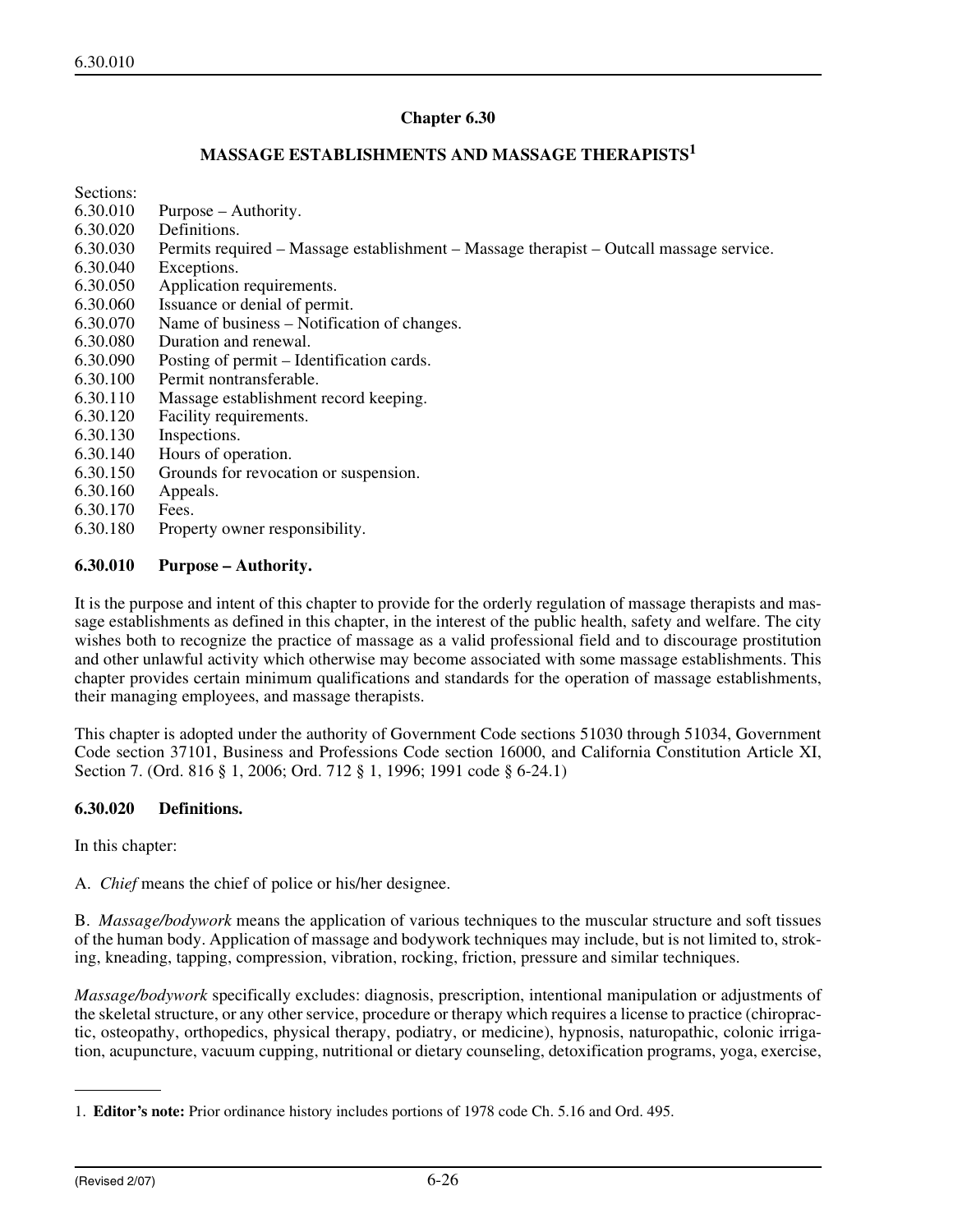spiritual healing, or procedures which penetrate body cavities, either manually or with any other method of intrusion.

C. *Massage establishment* means a studio or place where licensed individuals practice massage/bodywork.

D. *Massage therapist* means a massage/bodywork practitioner who administers massage/bodywork for compensation. Examples of massage therapists include practitioners of Swedish massage, sports massage, shiatsu, polarity therapy, rolfers, hellerwork and reflexology.

A *massage therapist* who is an *independent contractor* is one who works at a massage establishment (or has an outcall massage service permit), but is not a salaried employee and does not share a percentage of therapy proceeds with the establishment.

E. *Outcall massage service* means a business which provides massage/bodywork at a location designated by the client or the massage therapist, other than at a designated approved massage establishment. (Ord. 816 § 1, 2006; Ord. 712 § 1, 1996; 1991 code § 6-24.2)

# **6.30.030 Permits required – Massage establishment – Massage therapist – Outcall massage service.**

A. Permit required for massage establishment. No person may own or operate a massage establishment in the city without first obtaining a massage establishment permit under this chapter. No person who owns or operates a massage establishment may:

1. Employ a person as a massage therapist unless the massage therapist has a permit under this chapter; or

2. Allow an independent contractor massage therapist to work at the site unless the massage therapist has a permit under this chapter.

B. Permit required for massage therapist. No person may practice massage or bodywork in the city without first obtaining a massage therapist permit.

A massage therapist holding a massage therapist permit from the city on the effective date of amendments to this chapter (November 1, 2006) need not comply with PHMC § 6.30.050(B)(6) and (7) as long as the permit is renewed and does not lapse.

In addition to holding a massage therapist permit, a massage therapist must (1) work at a place having a massage establishment permit, or (2) work in the therapist's own home with a massage establishment permit and a home occupation permit, or (3) have an outcall massage service permit.

C. Permit required for outcall massage service. No person may provide outcall massage service in the city, or through a city address or telephone number, without first obtaining an outcall massage service permit. The outcall massage service permit is required in addition to the massage therapist permit and, if applicable, to the massage establishment permit.

D. Other city permits. Applicants are advised that they must also obtain (1) a city business license, and (2) a home occupation permit if massage is practiced at the therapist's home. (Ord. 816 § 1, 2006; Ord. 712 § 1, 1996; 1991 code § 6-24.3)

## **6.30.040 Exceptions.**

A. A massage establishment permit is not required for a hospital, nursing home, sanitarium, physiotherapy establishment, office of a licensed medical professional, or other state-licensed physical or mental health facility. A massage establishment permit is not required for a personal fitness training center, gymnasium, athletic facility or health club, when the giving of massage is an incidental function of the business, constituting 10% or less of the business.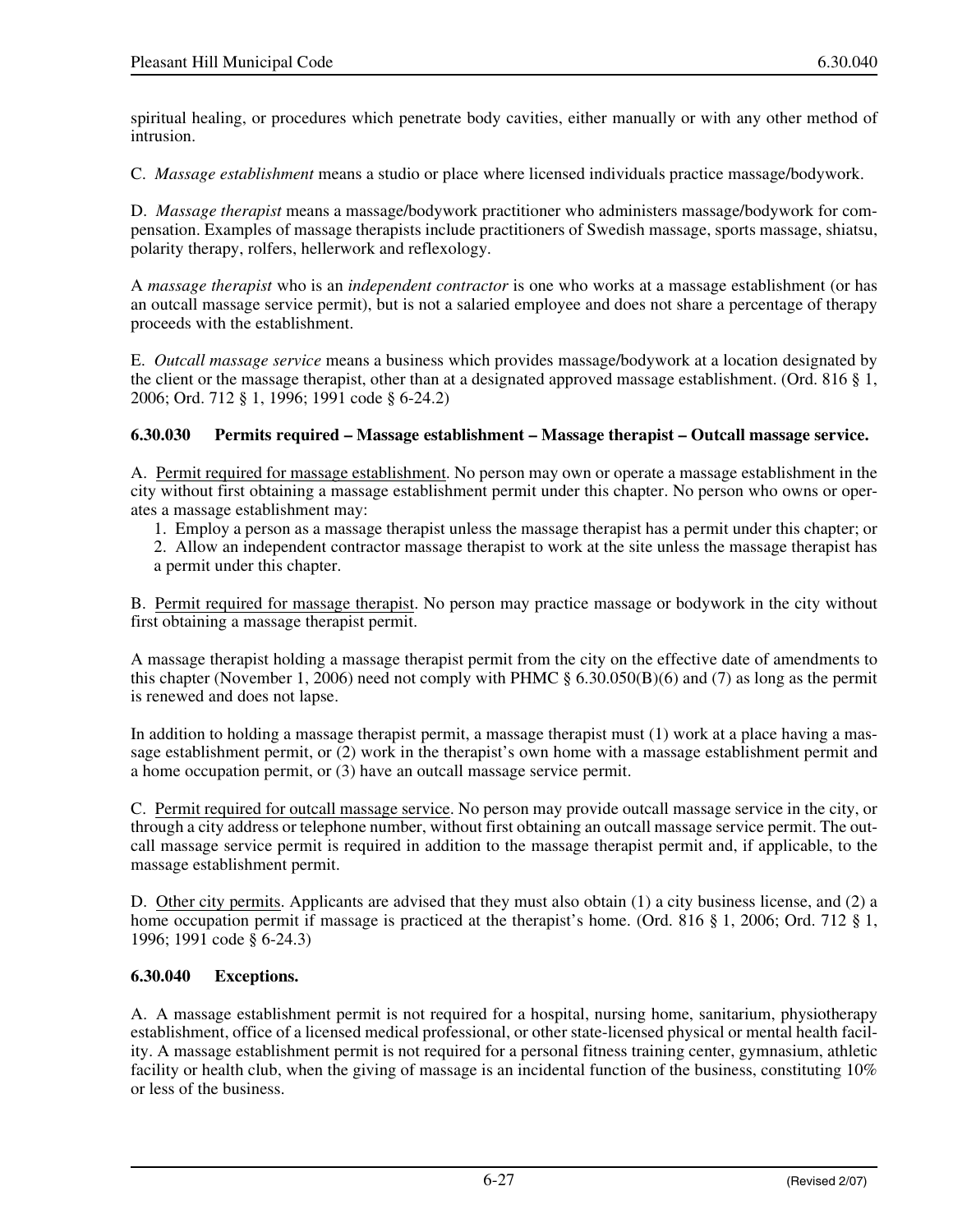B. A massage therapist permit is not required for a person with a current certificate to practice the healing arts under the laws of the State of California (including, but not limited to, a physician, surgeon, chiropractor, osteopath, nurse, physical therapist, or other health professional), or a person working under the direction of such a person in one of the health facilities set forth in subsection A of this section. (Ord. 816 § 1, 2006; Ord. 712 § 1, 1996; 1991 code § 6-24.4)

## **6.30.050 Application requirements.**

A. Massage establishment permit or outcall massage service permit. An applicant for a massage establishment permit or an outcall massage service permit shall submit an application to the chief of police. The applicant must be the managing director or partner, or the managing employee of the establishment or outcall massage service. The application shall include the following information under oath:

1. Name, address and telephone number of the proposed massage establishment or outcall massage service.

2. Name, residence address and telephone number of the applicant, the establishment or outcall massage service manager, and each partner, director, officer, or stockholder associated with the business.

3. Official government-issued identification that proves that the applicant is over 18 years old.

4. Applicant's residence addresses, business addresses, and business, occupation or employment for the five years preceding the application.

5. A statement as to whether the applicant or any partner, director, officer or stockholder has: (a) had a massage establishment or similar business permit revoked or suspended (and the reasons); or (b) been convicted of a crime (including a plea of nolo contendere), and the nature of the offense and the penalty imposed for it.

6. Fingerprints of the applicant and recent portrait photograph.

7. Nature or type of massage/bodywork to be provided.

8. Such other identification and information as the chief of police considers necessary.

9. The past experience of the applicant in owning, operating, managing or working in any massage establishment; and the name, address and past experience of the person(s) who will be in charge of, manage or operate the massage establishment.

10. The number of persons currently working or intending to work at the date of the application in the massage establishment as massage therapists or employees; their names and residence addresses, the nature of work performed, and a recent passport-sized photograph of each.

11. Evidence that each employee or independent contractor has been screened and been the subject of a background check to ensure that no employee has committed a disqualifying offense, and evidence that each massage therapist also has a massage therapist permit under subsection B of this section.

12. A written statement that neither the applicant nor any person to be directly or indirectly interested in the permit if granted has knowingly made any false, misleading or fraudulent statement in the application for the permit or in any other document required by the City of Pleasant Hill.

B. Massage therapist permit. An applicant for a massage therapist permit shall submit an application to the chief of police. This permit is required for any person who will be administering massage therapy, including the owner or manager, unless a person is exempt under PHMC § 6.30.040. The application shall include the following information under oath:

1. Name, address and telephone number of the massage establishment.

2. Name, residence address and telephone number of the applicant.

3. Official government-issued identification that proves that the applicant is over 18 years old.

4. Applicant's residence addresses, business addresses, and business, occupation or employment for the five years preceding the application.

5. A statement as to whether the applicant has: (a) had a massage therapist permit or similar permit revoked or suspended (and the reasons); or (b) been convicted of a crime (including a plea of nolo contendere), and the nature of the offense and the penalty imposed for it.

6. Evidence of one of the following:

a. Applicant's certificate of graduation (original or certified copy) from a state-approved school which teaches the method, profession and work of massage techniques. The minimum course of instruction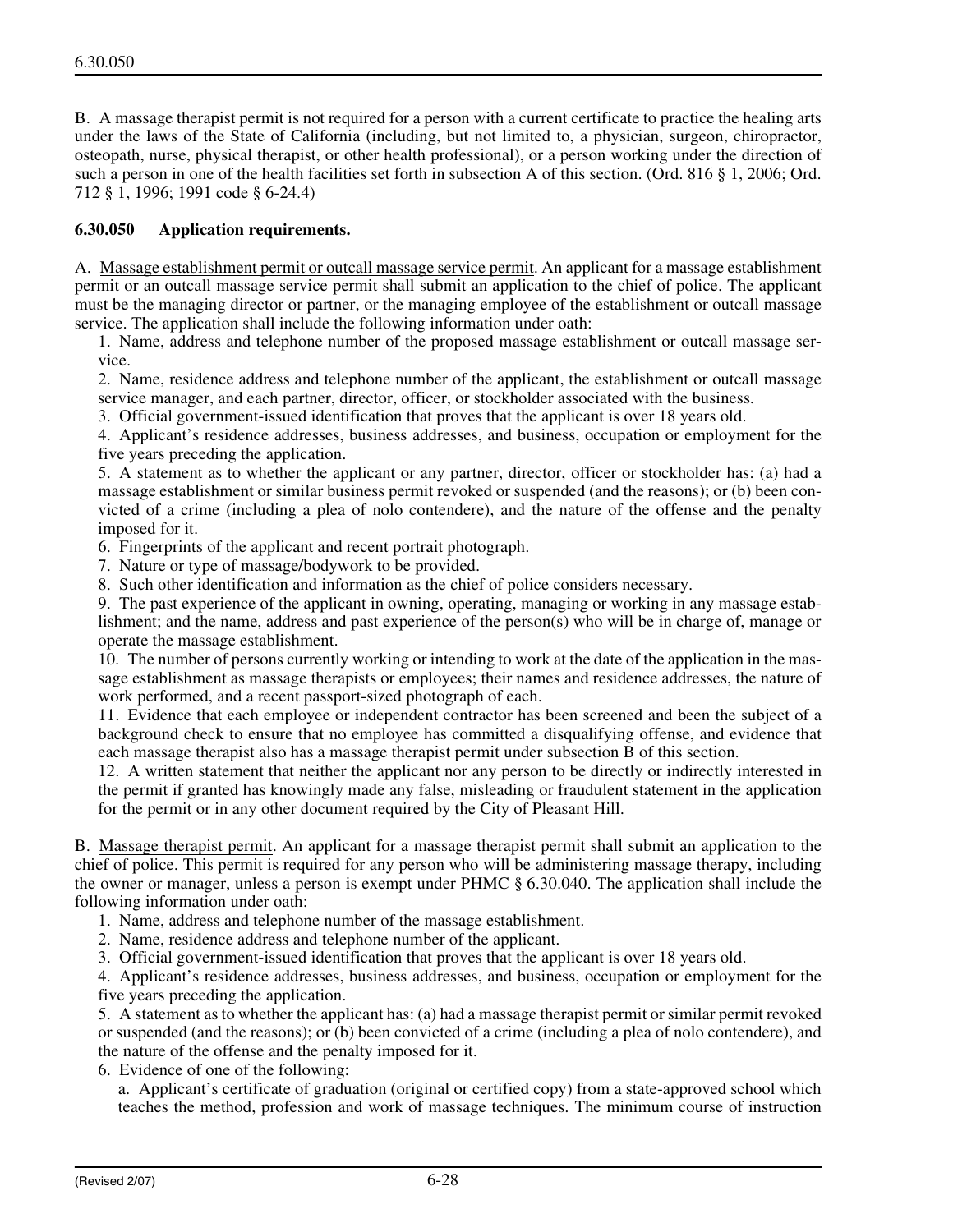upon graduation shall be 250 hours of approved massage therapy training. Alternatively, if the applicant is currently enrolled in massage training, he or she may provide a letter from a state-approved school stating that the student has completed at least 250 hours of approved massage therapy training at that school.

*State-approved school* means a facility that meets minimum standards for training and curriculum in massage and related subjects and that is approved by the Bureau for Private Postsecondary and Vocational Education under Education Code section 94915, by an institution accredited under Education Code section 94739(b)(7), by a college or university of the state higher education system as defined in Education Code section 100850, or by a school of equal or greater training that is approved by the corresponding agency in another state or by an agency recognized by the United States Department of Education.

*Approved massage therapy training* means a course which has been deemed approved by the Bureau of Private Postsecondary and Vocational Education under Education Code section 94915 or the equivalent department from another state (as shown to the satisfaction of the police department).

b. Applicant's certificate of graduation (original or certified copy) from a state-registered school which teaches the method, profession and work of massage techniques. The minimum hours of the training curriculum must be 249 hours of registered massage therapy training. Alternatively, if the applicant does not possess a certificate of graduation, he or she may present proof of completion (original or certified copy) of at least 249 hours of registered massage therapy training.

An applicant who chooses this option b is also required to pass a written examination with a score of at least 70%. The test is administered by the police department and is comprised of questions reviewed by one or more massage schools. It is designed to effectively assess the basic knowledge required, including anatomy, physiology, hygiene and massage therapy. The additional fee for the test is established by resolution of the city council. If the applicant requires a translator during the test, he or she must arrange for a court-certified translator to be present, at the applicant's expense.

*State-registered school* means a facility that meets minimum standards for training and curriculum in massage and related subjects that is recognized by the Bureau for Private Postsecondary and Vocational Education under Education Code section 94931, by an institution accredited by the senior commission or the junior commission of the Western Association of Schools and Colleges as defined in Education Code section 94739(b)(7), by colleges and universities of the state higher education system as defined in Education Code section 100850, or by a school of equal or greater training that is approved by the corresponding agency in another state.

*Registered massage therapy training* means a course which has been deemed a registered course by the Bureau of Private Postsecondary and Vocational Education under Education Code section 94931 or the equivalent department from another state (shown to the satisfaction of the police department).

c. One of the following certificates (original or certified copy):

i. Certification evidencing satisfactory passage of the National Certification Examination for Therapeutic Massage or Bodywork (NCETMB) for an applicant practicing Western and non-Western massage; or

ii. Certification evidencing satisfactory passage of the National Certification Examination for Therapeutic Massage (NCETM) for an applicant practicing Western massage only.

7. Membership in good standing in a state or national professional massage organization or association that requires its members to have all of the following:

a. Documentation of at least 100 hours of massage training or education;

b. Possession of massage practitioner's malpractice insurance coverage in the minimum amount of \$500,000 per event;

- c. Adherence to a code of ethics; and
- d. Renewal of membership at a minimum of once every two years.
- 8. A statement regarding the nature of the massage/bodywork to be administered.
- 9. Fingerprints of the applicant and recent portrait photograph.

10. Such other identification and information as the chief of police considers necessary.

11. A massage therapist who is an independent contractor shall provide the police department with certification from the establishment permit holder, on a form provided by the police department, verifying that the massage therapist is an independent contractor and not an employee of the massage establishment. The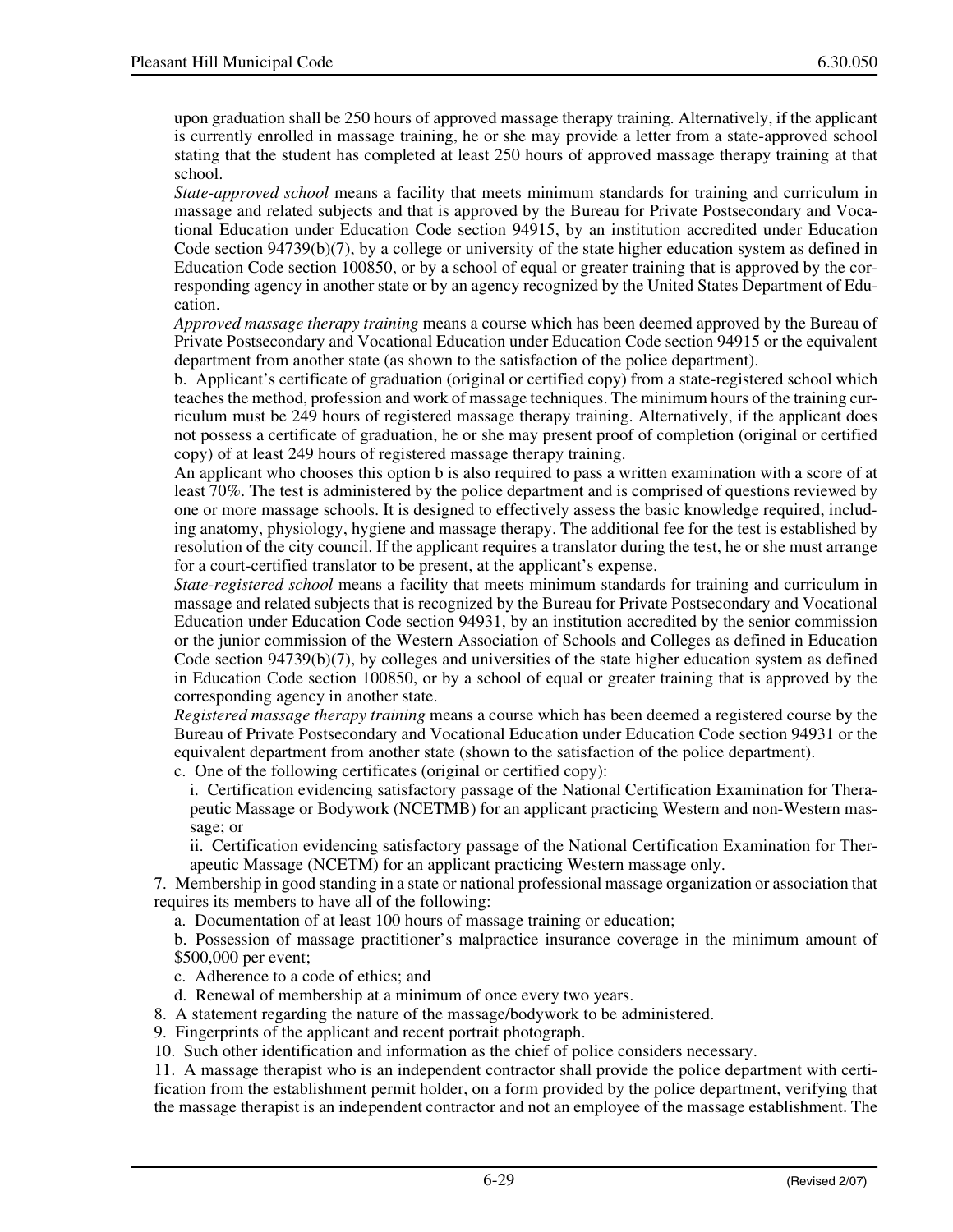certification must have the signature of the massage establishment permit holder, either signed in the presence of police department staff or notarized. (Ord. 816 § 1, 2006; Ord. 712 § 1, 1996; 1991 code § 6-24.5)

#### **6.30.060 Issuance or denial of permit.**

A. Determination. The chief of police shall issue or deny a permit within 30 days of receipt of a complete application for a massage establishment permit, massage therapist permit or outcall massage service permit.

If prosecution is pending against the applicant either for conduct listed in this section or for conduct violating this chapter, the chief may postpone his or her decision on the application until the final resolution of the prosecution. As used in this subsection, "prosecution" means charges filed by the district attorney, administrative proceedings brought by a local government or agency, or a civil action maintained by the city.

B. Issuance. The chief shall issue the permit unless he or she finds any one of the grounds for denial set forth in subsection C of this section.

If issued, the massage establishment permit shall be on a written form, to be posted as set forth in PHMC § 6.30.090. If issued, the massage therapist permit shall be in the form of an identification card containing the name, permit number and a recent photograph, to be worn or carried as set forth in PHMC § 6.30.090.

- C. Denial. The chief shall deny the permit if he or she finds any one of the following circumstances exist: 1. The applicant has not submitted a complete application and paid the required fee, or the applicant has knowingly made a false or misleading statement on the application.
	- 2. The applicant has not complied with each requirement of the application.
	- 3. The applicant, and, for a massage establishment permit, any partner, director, officer or stockholder, has been convicted of or entered a plea of nolo contendere for any of the following offenses:
		- a. Conduct which requires registration under California Penal Code section 290;
		- b. Conduct which is in violation of California Penal Code sections 220, 261, 264.1, 266(e), 266(h), 266(i), 314, 315, 316, 318, 647(a), 647(b), or 647(d);
		- c. Crimes that are designated in California Government Code section 51032(b);
		- d. Any other crime involving dishonesty, fraud, deceit, violence, or moral turpitude;
		- e. Conspiracy or attempt to commit any of the designated offenses;

f. Conviction to a charge of a violation of California Penal Code sections 415 and 602, or any lesser included or related offense, in satisfaction of, or as a substitute for, any of the previously listed crimes, or any crime committed while engaged in the ownership of a massage establishment or the practice of massage therapy;

g. Conviction under the laws of another jurisdiction which proscribe the same or similar conduct as the designated crimes;

h. Conviction of Health and Safety Code section 11550 or any offense involving the illegal sale, distribution or possession of a controlled substance specified in Health and Safety Code sections 11054, 11055, 11056, 11057 or 11058.

4. The applicant, and, for a massage establishment permit, any partner, director, officer or stockholder, has been successfully prosecuted under the Red Light Abatement Act (California Penal Code § 11225 and following) or any similar law in another jurisdiction.

5. The applicant, and, for a massage establishment permit, any partner, director, officer or stockholder, has had a similar permit suspended or revoked, unless the applicant shows a material change in circumstances. 6. The location of the massage establishment and the operation of the business do not comply with all applicable laws, ordinances and regulations, including building, zoning, parking, health, safety and fire regulations.

If the permit is denied, the chief shall notify the applicant in writing of the decision and the reasons for it. The decision of the chief may be appealed within 10 days from the notice of decision under PHMC § 6.30.160. (Ord. 816 § 1, 2006; Amended during 2005 recodification; Ord. 712 § 1, 1996; 1991 code § 6-24.6)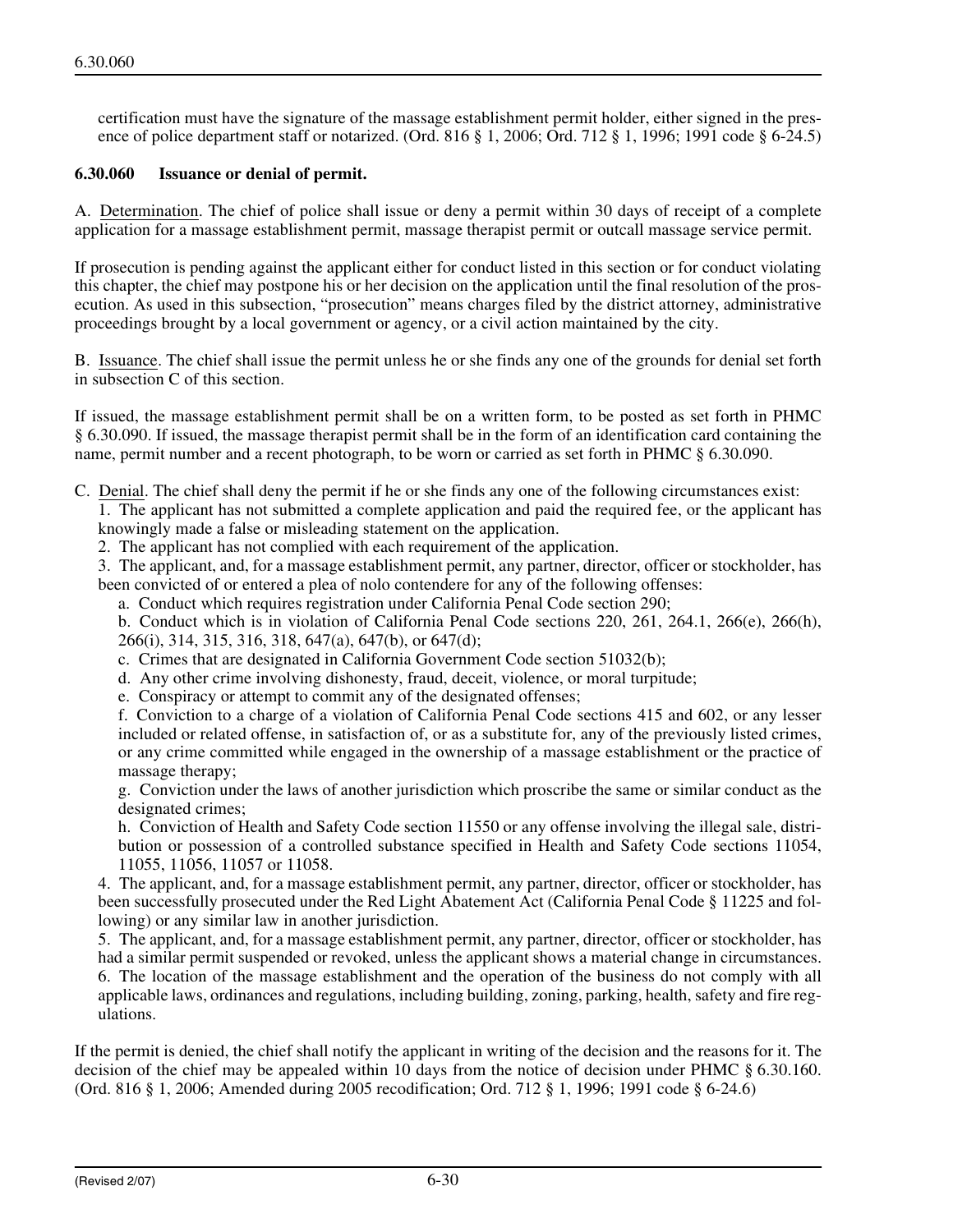## **6.30.070 Name of business – Notification of changes.**

A permittee may not operate under a name or conduct a business under a designation not specified in the permit. The permittee shall notify the chief of police in writing within 14 days of each change in the name, address or telephone number of the residence or business, and of each change in ownership of a business.

Failure to comply with this section is grounds for suspension or revocation of the permit. (Ord. 816 § 1, 2006; Ord. 712 § 1, 1996; 1991 code § 6-24.7)

## **6.30.080 Duration and renewal.**

A permit issued under this chapter is valid during the calendar year issued. Before the beginning of each new calendar year, the chief of police shall mail a renewal notice to each permittee. Each permittee shall file an application for renewal on a form provided by the chief. The chief may deny a renewal application on any ground for which an original application could be denied. (Ord. 816 § 1, 2006; Ord. 712 § 1, 1996; 1991 code  $§ 6-24.8)$ 

## **6.30.090 Posting of permit – Identification cards.**

The owner or operator of a massage establishment shall post a copy of the massage establishment permit in a conspicuous place on the premises. Each massage therapist shall wear or carry an identification card issued by the chief whenever engaged in the practice of massage. (Ord. 816 § 1, 2006; Ord. 712 § 1, 1996; 1991 code § 6-24.9)

## **6.30.100 Permit nontransferable.**

A permit issued under this chapter is not transferable to another owner, establishment or massage therapist. (Ord. 816 § 1, 2006; Ord. 712 § 1, 1996; 1991 code § 6-24.10)

# **6.30.110 Massage establishment record keeping.**

The operator of a massage establishment shall maintain: (A) a register of all massage therapists employed, including name, address, telephone, age, a recent photograph, and permit number; and (B) a daily register, approved in form by the chief, of each client, the assigned room, the massage therapist who treated the client, a description of service(s) performed and the time of the appointment. The daily register shall be completed by the close of business every day, and shall be available for inspection by the city at all times during regular business hours. The register shall be considered confidential, not for public review, and may be inspected by the city only as part of a criminal investigation or during proceedings to suspend or revoke a permit under this chapter.

An independent contractor massage therapist is responsible for compliance with subsection (B) of this section.

These records shall be retained at the massage establishment for at least one full year. (Ord. 816 § 1, 2006; Ord. 712 § 1, 1996; 1991 code § 6-24.11)

# **6.30.120 Facility requirements.**

The operator of a massage establishment shall maintain and operate the establishment in a safe and sanitary manner, and shall:

A. Comply with all applicable building, fire, safety, health, electrical, plumbing, mechanical, heating and ventilating, sanitation, and other laws applicable to the premises;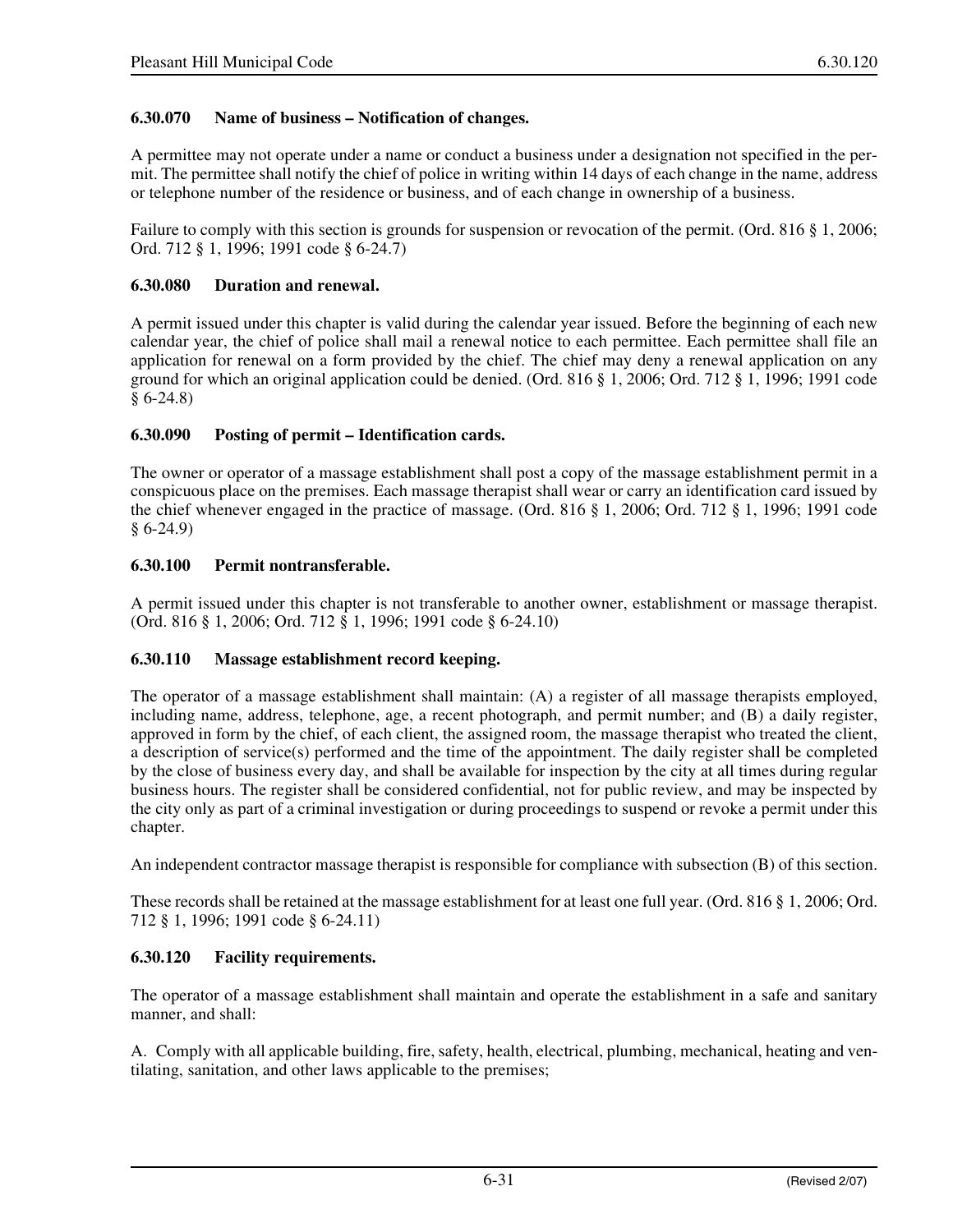B. Provide for the regular removal of garbage and refuse, and the safe storage or removal of flammable materials;

C. Maintain all equipment used to perform massage/bodywork services in a safe and sanitary condition, including the regular application of cleansers and bacterial cleaning agents;

D. Launder all materials furnished for the personal use of the client, such as towels and linens, before each use;

E. Maintain all bathroom and plumbing fixtures in a sanitary condition, provide hot and cold running water, and comply with sanitation requirements of the county health department;

F. Provide a wash basin for therapists and employees, located within or as close as practicable to the area devoted to the massage therapy services. Each wash basin shall be equipped with hot and cold running water, soap in a dispenser and sanitary towels. In the case of a massage establishment located in a home, existence of a bathroom meeting this requirement is sufficient;

G. Provide either a separate room or dressing and locker facilities for each client. However, dressing and undressing may occur in the same room as massage therapy if the client is alone in the room with the door(s) closed and opaque coverings are present on any windows while undressing or dressing. The massage therapist or other clients may not be present in the same room when the client is undressing;

H. In each room or cubicle where massage is administered, have lighting whenever the area is occupied equivalent to a minimum of an incandescent 25-watt clear-glass light bulb;

I. Not permit any massage activity in any cubicle, room, booth or area that has a door that is capable of being locked, unless the entire massage establishment is located within a single room;

J. For a massage establishment in which the therapist is an employee, all massage services shall be paid for in the reception area, and all tips, if any, shall be paid in the reception area. For a massage establishment at which a therapist is an independent contractor, all massage services and all tips, if any, may be paid in the same room where the massage occurred, provided the door to the room is fully open. A massage establishment which is located in a home is exempt from this subsection because by the nature of the site it does not include a reception area. (Ord. 816 § 1, 2006; Ord. 712 § 1, 1996; 1991 code § 6-24.12)

## **6.30.130 Inspections.**

The chief of police may inspect the premises before issuing a massage establishment permit, and may make periodic inspections of the establishment to assure compliance with this chapter. If any violations are found, the chief shall notify the establishment in writing. The chief may give the establishment 10 days to correct the violation(s), or, if the violation(s) presents a danger to public health or safety, suspend the permit and close the establishment until the violation(s) is corrected. (Ord. 816 § 1, 2006; Ord. 712 § 1, 1996; 1991 code § 6-24.13)

## **6.30.140 Hours of operation.**

No massage establishment, no outcall massage service, and no massage therapist may provide massage/bodywork service between the hours of 10:00 p.m. and 7:00 a.m. All clients and visitors shall be excluded from a massage establishment during those hours. (Ord. 816 § 1, 2006; Ord. 712 § 1, 1996; 1991 code § 6-24.14)

## **6.30.150 Grounds for revocation or suspension.**

The chief of police may revoke, or suspend for a specified time, a permit issued under this chapter for:

A. Any reason for which an original application could be denied; or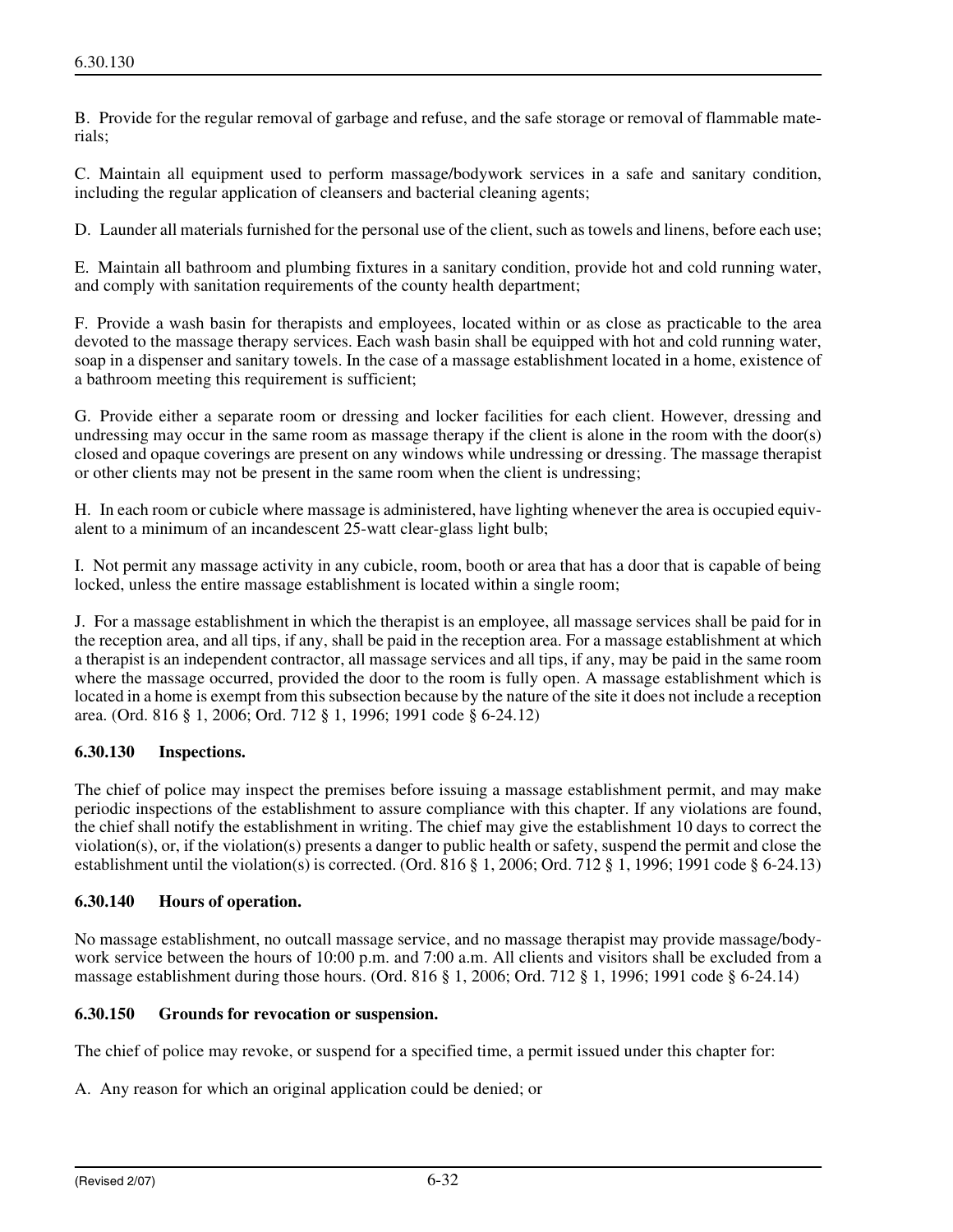B. Any violation of this chapter, including the following acts of misconduct:

1. Being convicted (including a plea of nolo contendere) of a crime identified in PHMC § 6.30.060(C) or any crime which relates to the practice of massage/bodywork or the ability to practice the profession;

2. An arrest for a crime identified in PHMC § 6.30.060(C) shall result in immediate suspension of the permit. The suspension shall continue until a decision is made not to bring criminal charges or the permittee is found not guilty;

3. False, deceptive or misleading advertising. No massage establishment, massage therapist or massage establishment employee may advertise in such a manner as to suggest any service is available, including sexual services, other than massage/bodywork as defined in PHMC § 6.30.020;

4. Aiding or assisting any unlicensed person to practice massage/bodywork contrary to this chapter, or delegating professional responsibilities to a person if the person is not qualified by training, experience and licensing to perform;

5. Engaging, attempting, or offering to engage a client in sexual activity, including any genital contact, within a client/therapist relationship. A client is presumed to be incapable of giving free, full and informed consent to sexual activity with the massage therapist;

6. Making deceptive, untrue, or fraudulent representations in the practice of massage/bodywork, or employing a trick or scheme in the practice;

7. Practicing or offering to practice beyond the scope permitted by law, or accepting and performing professional responsibilities which the permittee knows or has reason to know he or she is not competent to perform;

8. Refusing to permit the chief to inspect the premises during regular business hours;

9. Practicing massage/bodywork at a location which is not licensed as a massage/bodywork establishment, except that the therapist may provide massage/bodywork services at the residence of the client;

10. Being unable to practice massage/bodywork with reasonable skill and safety to clients by reason of illness; use of alcohol, drugs, narcotics or chemicals; or as a result of a mental or physical condition;

11. Gross or repeated malpractice or the failure to practice massage/bodywork with the level of care, skill, and treatment which is recognized by a reasonably prudent similar therapist as being acceptable under similar conditions and circumstances;

12. Failing to keep the equipment and premises of the massage establishment in a clean and sanitary condition;

13. Failing to provide to each patron clean, sanitary and opaque coverings, or giving or permitting a massage to be given when the client's specified anatomical areas are not covered by the covering provided. "Specified anatomical areas" means the pubic region, genitals, perineum, anal region, and the area of the female breast below a point immediately above the top of the areola;

14. For a massage establishment, failing to:

a. Regulate and monitor its employees as evidenced by the suspension or revocation of the massage therapist permit of one of its employees. An act or omission of a person performing massage shall be deemed the act or omission of the holder of the massage establishment permit for the purposes of determining whether the permit is revoked or suspended, whether or not the massage establishment had actual knowledge; or

b. Regulate and monitor its independent contractors as evidenced by the suspension or revocation of the massage therapist permit of one of its independent contractors. An act or omission of a person performing massage shall be deemed the act or omission of the holder of the massage establishment permit for the purposes of determining whether the permit is revoked or suspended, whether or not the massage establishment had actual knowledge; or

c. Comply with PHMC § 6.30.070. (Ord. 816 § 1, 2006; Ord. 712 § 1, 1996; 1991 code § 6-24.16. Formerly 6.30.170)

# **6.30.160 Appeals.**

A person may appeal a decision of the chief in accordance with PHMC Chapter 1.10, except that the decision of the city manager or his or her designee is final and may not be appealed to the city council.